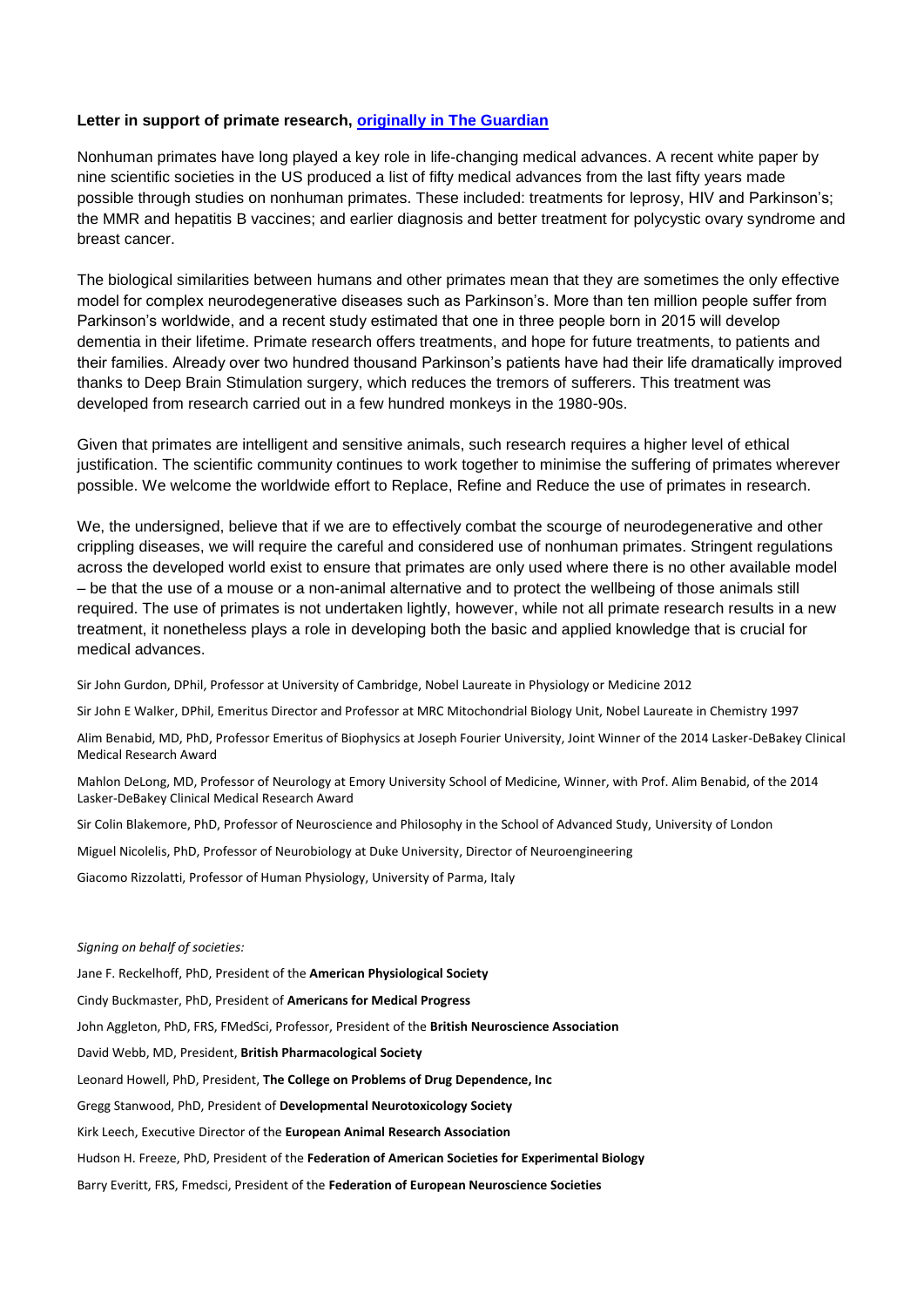Matthew Bailey, Executive Vice President, **Foundation for Biomedical Research** Mark Smith, PhD, President of the **International Study Group Investigating Drugs as Reinforcers** John Hogan, PhD, Registrar at **Newcastle University** David Eisner, DPhil, President of **The Physiological Society** Kenneth Sher, PhD, President of the **Research Society on Alcoholism**  Hollis Cline, PhD, Professor, President of **Society for Neuroscience** Wendy Jarrett, Chief Executive of **Understanding Animal Research** Michael Arthur, Professor, President & Provost of **University College London American Psychological Association American Society of Primatologists Association for Research in Vision and Ophthalmology Speaking of Research**

*Signing in a personal capacity*

Christian Abee, DVM, DACLAM, Professor and Chair, Department of Veterinary Sciences, MD Anderson Cancer Centre, University of Texas, USA, DACLAM, Professor and Chair, Department of Veterinary Sciences University of Texas MD Anderson Cancer Center Moshe Abeles, PhD, Professor of Neurophysiology, Gonda Multidisciplinary Brain Research Centre, Bar-Ilan University, Israel Alaa Ahmed, PhD, Associate Professor of Integrative Physiology, University of Colorado Boulder, USA Jose Manuel Alonso, M.D., Ph.D., Distinguished Professor, College of Optometry, State University of New York Emilio Ambrosio, PhD, Full Professor of Psychobiology, Department of Psychobiology, National University for Distance Learning (UNED), Madrid, Spain. Alessandra Angelucci, MD PhD, Professor of Opthalmology and Visual Sciences, Moran Eye Institute, University of Utah, USA Chiye Aoki, PhD, Professor of Neural Science and Biology, New York University, USA Matthew Apps, PhD, Research Fellow, Department of Experimental Psychology, University of Oxford, UK Maria Angeles Arévalo, PhD, Neuroscientist, Instituto Cajal, CSIC, Madrid, Spain Yaneri A Ayala, Postdoctoral Fellow. Institute of Neurobiology, National Autonomous University of Mexico Tipu Aziz, FMedSci, Professor of Neurosurgery, John Radcliffe Hospital, University of Oxford, UK Stuart Baker, PhD, Professor of Movement Neuroscience, Institute of Neuroscience, Newcastle University, UK Pavel Balaban, PhD, Professor, Institute of Higher Nervous Activity and Neurophysiology Fabien Balezeau, PhD, Research Associate, Institute of Neuroscience, Newcastle University, UK Shabtai Barash, PhD, Professor of Neurophysiology, Deptartment Neurobiology, Weizmann Institute of Science, Rehovot, Israel Helen Barbas, PhD, Professor, School of Health and Rehabilitation Sciences, Boston University School of Medicine, USA Izhar Bar-Gad, PhD, Associate Professor, Gonda Brain Research Centre, Bar Ilan University, Israel Michele A Basso, PhD, Professor of Psychiatry and Biobehavioral Sciences and Neurobiology, Semel Institute for Neuroscience and Human Behavior, David Geffen School of Medicine, Brain Research Institute, University of Callifornia Los Angeles, USA Francesco Battaglia, PhD, Principal Investigator, Donders Institute for Brain Cognition and Behaviour, Radboud University Nijmegen, the Netherlands Jérôme Baufreton, PhD, CNRS researcher, Institute of Neurogenerative Disorders, University of Bordeaux, France Mark Baxter, PhD, Professor of Neuroscience, Anesthesiology, and Geriatrics and Palliative Medicine, Icahn School of Medicine at Mount Sinai, USA Tim Behrens, Professor of Computational Neuroscience, University of Oxford, UK Pascal Belin, PhD, Professor of Neuroscience, Aix-Marseille University, France Camilla Bellone, PhD, Assistant Professor, University of Geneva, Switzerland Andrew H Bell, PhD, Laboratory of Social Neuroscience, University of Oxford, UK Suliann Ben Hamed, PhD, Research Director, Institut des Sciences Cognitives Marc Jeannerod, CNRS University of Lyon, France Allyson J Bennett, PhD, Associate Professor of Psychology, University of Wisconsin-Madison, USA Michael J Beran, PhD, Associate Professor, Department of Psychology, Georgia State University, USA Hagai Bergman, MD PhD, Professor of Physiology, Faculty of Medicine, The Hebrew University, Israel Erwan Bezard, PhD, INSERM Research Director, Institute of Neurodegenerative Diseases, University of Bordeaux, France Eliza Bliss-Moreau, PhD, Assistant Professor of Psychology, Core Scientist, California National Primate Research Centre, University of California Davis, USA

Ned Block, PhD, Silver Professor, Departments of Philosophy, Psychology and Center for Neural Science, New York University, USA Mollie Bloomsmith, PhD, Associate Research Professor, Yerkes National Primate Research Center, Emory University, USA Jean Blouin, PhD, CNRS researcher, Laboratory of Cognitive Neuroscience, Aix-Marseille University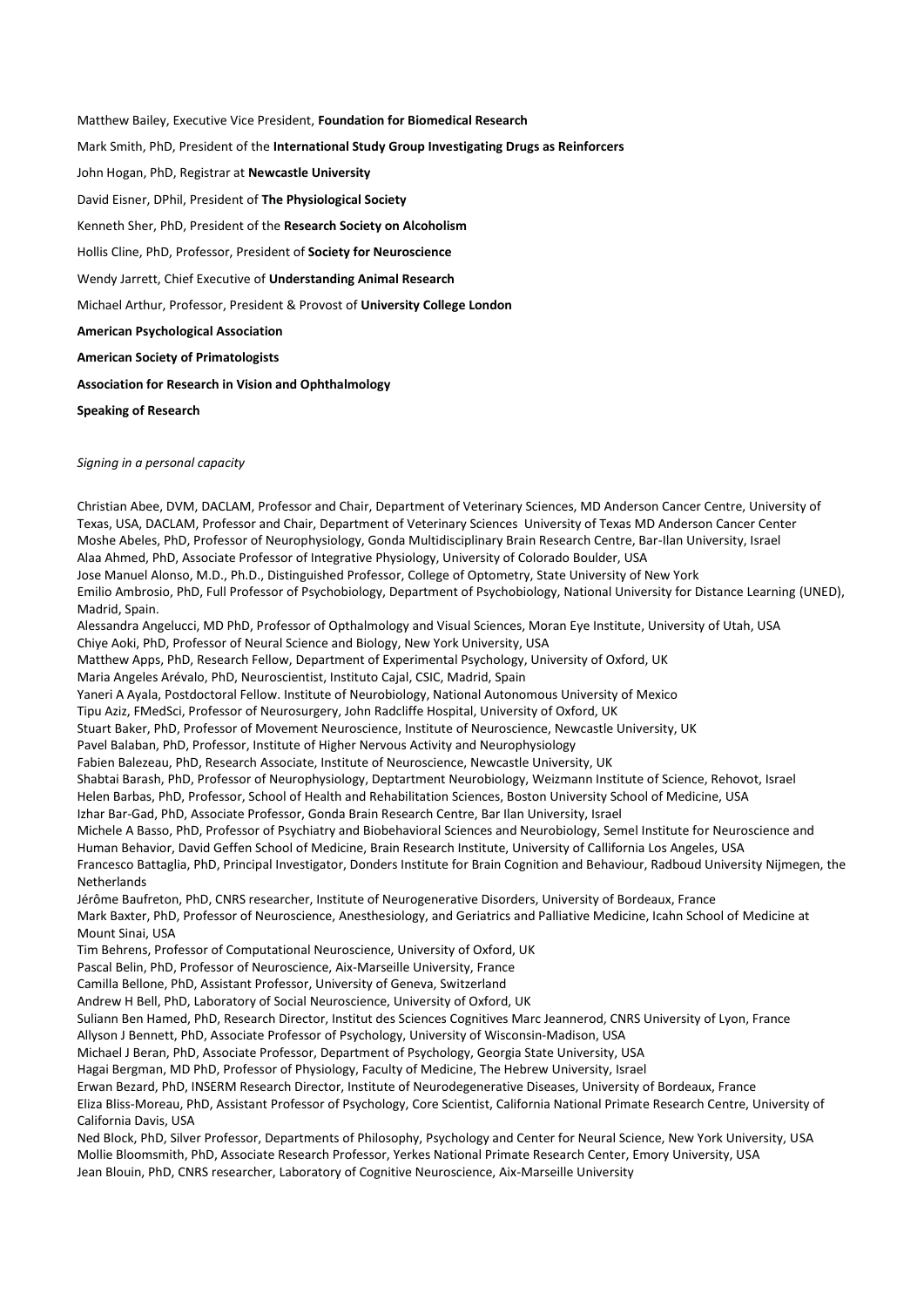Luca Bonini, PhD, Associate Professor of Psychobiology, Department of Neuroscience, University of Parma, Italy Erie D Boorman, PhD, Assistant Professor, Center for Mind and Brain, University of California Davis, USA

Thomas Boraud, MD, PhD, Director of Research, Institut des Maladies Neurodegeneratives, CNRS, France

Richard T Born, MD, Professor of Neurobiology, Harvard Medical School, Harvard University, USA

Elena Borra, PhD, Researcher, Department of Neuroscience, University of Parma, Italy

Annalisa Bosco, PhD, Researcher in Neuroscience, Department of Pharmacy and Biotechnology, University of Bologna, Italy

Fawzi Boumezbeur, PhD, MR technologist, CEA, University Paris-Saclay, France

Oliver Braddick, PhD FBA FMedSci, Emeritus Professor of Psychology, University of Oxford

Alan Brady, DVM, Associate Professor, Veterinary Sciences, MD Anderson Cancer Center, University of Texas, USA

Alicia Braxton, DVM, Post Doctoral Fellow in Laboratory Animal Medicine, Department of Molecular and Comparative Pathobiology, Johns Hopkins University School of Medicine, USA

Frank Bremmer, Dr.rer.nat, Professor of Neurophysics, University of Marburg

Kenneth H Britten, PhD, Professor, Center for Neuroscience and Department of Neurobiology, Physiology, and Behavior, University of California Davis, USA

Thomas Brochier, PhD, Research Associate, Institut de Neurosciences de la Timone, CNRS Marseille, France

Michael Brosch, Dr. rer. nat., Professor, Leibniz Institute for Neurobiology, Germany

Steve Brown PhD, FRS. Director, MRC Harwell Institute, Harwell,

Stefania Bruni, PhD, Post-Doc, Department of Neuroscience, University of Parma, Italy

Mark J Buckley, DPhil, Professor of Behavioural and Cognitive Neuroscience, Department of Experimental Psychology, University of Oxford, UK

Elizabeth A Buffalo, PhD, Professor of Physiology and Biophysics, University of Washington School of Medicine; Chief, Neuroscience Division, Washington National Primate Research Center, USA

Antimo Buonocore, PhD, Postdoctoral fellow, Werner Reichardt Centre for Integrative Neuroscience, University of Tübingen, Germany Pierre Burbaud, MD PhD, Professor of Physiology Institut des Maladies Neurodégénératives (CNRS) Université de Bordeaux, France Etienne Burdet, PhD, Professor, Department of Bioengineering, Imperial College London, UK

Claude Burgoyne, MD, Senior Scientist and Van Buskirk Chair for Ophthalmic Research, Devers Eye Institute, Legacy Research Institute, USA

Carlos de Cabo de la Vega, PhD, Senior Researcher, Neuropsychopharmacology Translational Research Unit, Albacete General Hospital, Albacete, Spain

Roberto Caminiti, MD, Professor of Physiology, University of Rome SAPIENZA, Italy

John Capitanio, PhD, Research Psychologist, Department of Psychology, Core Scientist, California National Primate Research Center, University of California Davis, USA

Marco Capogrosso, PhD, Juniour Group Leader, Neurophysiology, Department of Medicine, University of Fribourg, Switzerland Juan Carlos Marvizon, PhD, Adjunct Professor of Medicine, David Geffen School of Medicine University of California Los Angeles; Supervisor Research Chemist, VA Greater Los Angeles Healthcare System, USA

Fausto Caruana, PhD, Department of Neuroscience, University of Parma, Italy

Vivien A Casagrande, PhD, Professor, Department of Cell & Developmental Biology, Psychology, Opthalmology & Visual Sciences and Investigator Vanderbilt Kennedy Center, USA

Maria L.de Ceballos, MSci, PhD, Scientific Investigator, Head of laboratory, Responsible of the Brain Imaging Unit, Cajal Institute, Spanish National Council for Scientific Research

Stephan Chabardes, MD PHD, Professor of Neurosurgery, Université Grenoble Alpes, France

Beth K Chaffee, DVM PhD, Assistant Professor of Comparative Medicine and Research, MD Anderson Cancer Center, USA

Franck Chaillan, PhD, Associate Professor of Neuroscience, Aix-Marseille Université, France

Steve Chang, PhD, Assistant Professor of Psychology and of Neuroscience, Yale University, USA

C. Elaine Chapman, PhD, Professor, Department of Neuroscience, Université de Montréal (Canada)

Frédéric Chavane, PhD, Director of Research, CNRS & Aix-Marseille University, France

Frederic Chavane, PhD, Research Director, CNRS & AMU, France

Leonardo Chelazzi, MD PhD, Professor of Physiology, University of Verona Medical School, Verona, Italy

Paul Cheney, PhD, Professor of Molecular & Integrative Physiology, University of Kansas Medical Center, USA

Julia Chester, PhD, Associate Professor of Psychological Sciences, College of Health and Human Sciences, Purdue University, USA

Nela Cicmil, DPhil, Postdoctoral Researcher, Department of Physiology, Anatomy & Genetics, University of Oxford, UK

Paul Cisek, PhD, Associate Professor of Neuroscience, University of Montreal, Canada

Gemma Cockcroft, Senior Research Assistant, Department of Physiology Development & Neuroscience, University of Cambridge, UK Dana Cohen, PhD, Senior Lecturer, The Gonda Brain Research Centre, Bar-Ilan University, Israel

Yale E Cohen, PhD, Professor, Otorhinolaryngology, Perelman School of Medicine, University of Pennsylvania, USA

Marlene Cohen, Associate Professor, Department of Neuroscience, University of Pittsburgh, USA

Joyce Cohen, VMD, DACLAM, Assistant Professor of Psychiatry, School of Medicine, Emory University, Atlanta, GA

Margalida Coll, PhD, Associate professor of Psychobiology, Dept. of Pyschobiology and Methodology of Health Sciences and Institute of Neurosciences. Universitat Autònoma de Barcelona. Spain

Brian Corneil, PhD, Professor of Physiology & Pharmacology; Psychology, University of Western Ontario, Canada

Gino Coude, PhD, Department of Neuroscience, University of Parma, Italy

Grégoire Courtine, Associate Professor, Ecole Polytechnique Fédérale de Lausanne (EPFL), France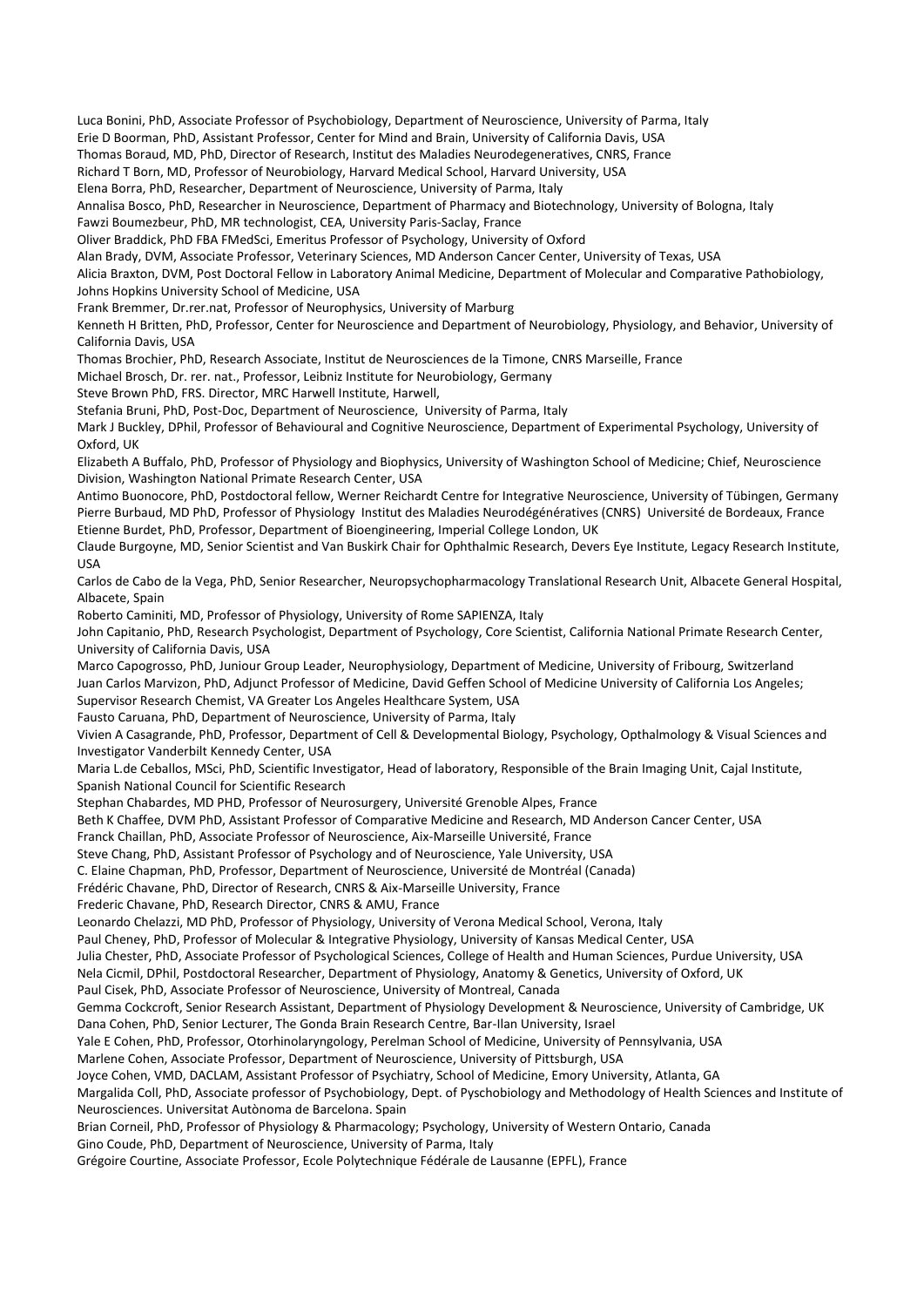Trinity Crapse, PhD, Postdoctoral fellow, Semel Institute for Neuroscience and Human Behavior, University of California Los Angeles, USA

J. Crawford Downs, PhD, Vice Chair of Research and Professor of Ophthalmology, School of Medicine, University of Alabama, USA Rudolf Cardinal, PhD MD MRCP MRCPsych, University Lecturer, Department of Psychiatry, University of Cambridge, UK Paula Croxson, DPhil, Assistant Professor of Neuroscience and Psychiatry, Icahn School of Medicine at Mount Sinai, USA Jonathon D Crystal, PhD, Professor of Psychological & Brain Sciences, Director, Program in Neuroscience, Indiana University, USA Javier Cudeiro, MD PhD, Professor of Human Physiology, Department of Medicine, Director, Neuroscience and Motor Control group (NEUROcom), Biomedical Research Institute, University of A Coruña, Spain Kathleen Cullen, PhD, Professor of Biomedical Engineering, School of Medicine, Johns Hopkins University, USA Paul W. Czoty, PhD, Associate Professor of Physiology & Pharmacology, Wake Forest School of Medicine, USA William Davies, PhD, Senior Lecturer, Schools of Psychology and Medicine, Cardiff University, UK Ben Deen, PhD, Postdoctoral Associate, Laboratory for Neural Systems, Rockefeller University, USA Cynthia Derdeyn, PhD, Professor, Yerkes National Primate Research Center, Emory University, USA Annaelle Devergnas, PhD, Associate Professor, School of Medecine, Emory University, USA Margarita Díaz-Guerra, PhD, Associate Professor, Biomedical Research Institute, Spanish Research Council (CSIC), Spain James J DiCarlo, MD PhD, Professor of Neuroscience, Department of Brain and Cognitive Sciences, Massachusetts Institute of Technology, USA Anita Disney, PhD, Assistant Professor of Psychology, Vanderbilt University, USA Gregory A Dissen, PhD, Senior Staff Scientist, Division of Neuroscience, West Campus IACUC Chair, Oregon National Primate Research Center, OHSU, USA Claudia Distler, PhD, Researcher, Department of Zoology & Neurobiology, Ruhr-University Bochum, Germany Lars Dittrich, PhD, Postdoctoral Researcher, German Center for Neurodegenerative Diseases, Germany Ray Dolan, Professor of Neuropsychiatry, Institute of Neurology, University College London (UCL), UK Jean-René Duhamel, PhD, Director of Research, Institut des Sciences Cognitives, CNRS, Lyon, France John Duncan, DPhil, Professorial Research Fellow, Department of Experimental Psychology, University of Oxford, UK Alexander Ecker, PhD, Postdoc, Centre for Integrative Neuroscience, University of Tübingen, Germany Freek van Ede, PhD, Post-doctoral research fellow, University of Oxford Scott Edwards, PhD, Assistant Professor of Physiology and Neuroscience, Lousiania State University Health Sciences Center, USA Mark Eldridge, PhD, Research Fellow, Laboratory of Neuropsychology, National Institute of Mental Health, USA Carles Escera, PhD, Professor of Cognitive Neuroscience, Brainlab-Cognitive Neuroscience Research Group, Department of Clinical Psychology and Psychobiology and Institute of Neurosciences, Universtiy of Barcelona, Spain Moein Esghaei, PhD, Postdoc in Neuroscience, IPM School of Cognitive Sciences, Tehran, Iran David Van Essen, PhD, Alumni Endowed Professor of Neuroscience, Washington University, USA Rebeca Mejias Estevez, PhD, Assistant Professor of Physiology, Deapartment of Physiology, School of Biology, University of Seville, Spain David Euston, PhD, Associate Professor, Department of Neuroscience, University of Lethbridge, Alberta, Canada Stefan Everling, PhD, Professor of Physiology and Pharmacology, University of Western Ontario, Canada David Farningham PhD, MRC Harwell Institute, Centre for Macaques, UK Patrizia Fattori, PhD, Professor of Physiology, University of Bologna, Italy Pier Francesco Ferrari, PhD, Professor of Neuroscience, University of Parma, Italy Stefano Ferraina, MD PhD, Professor of Human Physiology, Department of Physiology and Pharmacology, Sapienza University of Rome, Italy Leonardo Fogassi, Professor of Physiology, Department of Neuroscience, University of Parma, Italy Patrick A. Forcelli, Ph.D., Assistant Professor of Pharmacology & Physiology, Georgetown University Charles P France, PhD, Professor of Pharmacology and Psychiatry, University of Texas Health Science Center, USA Logan France, DVM, Post-Doctoral Fellow in Laboratory Animal Medicine, Johns Hopkins University School of Medicine, USA Pascal Fries, PhD, Director, Ernst Strüngmann Institute (ESI) for Neuroscience in Cooperation with Max Planck Society; Professor of Systems Neuroscience, Radboud University Nijmegen, the Netherlands Andrew J. Fuglevand, PhD, Professor of Physiology and Neuroscience, University of Arizona, USA Alexander Gail, PhD, Professor of Sensorimotor Neuroscience and Neuroprosthetics, German Primate Center & University of Göttingen, Germany Juan Gallego, PhD, Postdoctoral Fellow, Department of Physiology, Northwestern University, USA Claudio Galletti, Professor of Physiology, Department of Pharmacy and Biotechnology, University of Bologna, Italy Adriana Galvan, Assistant Professor, Yerkes National Primate Research Center, Emory University, USA

Michela Gamberini, PhD, Researcher, Department of Pharmacy and Biotechnology, University of Bologna

Paul Gamlin, PhD, Professor of Ophthalmology, School of Medicine, University of Alabama at Birmingham, USA

Miguel A. Garcia-Cabezas, PhD, Research Scientist, Sargent College, Boston University

Preston E. Garraghty, PhD, Professor of Psychological and Brain Sciences, Indiana University

Philip Gaskin, PhD, Research Associate, Department of Physiology, Development and Neuroscience, University of Cambridge, UK

Robert Gaunt, PhD, Assistant Professor of Physical Medicine and Rehabilitation, School of Medicine, University of Pittsburgh, USA

Timothy Gawne, PhD, Associate Professor, Department of Optometry and Vision Science, University of Alabama at Birmingham (UAB), USA

Lisa R.Gerak, PhD, Assistant Professor, Department of Pharmacology, University of Texas Health Science Center at San Antonio, USA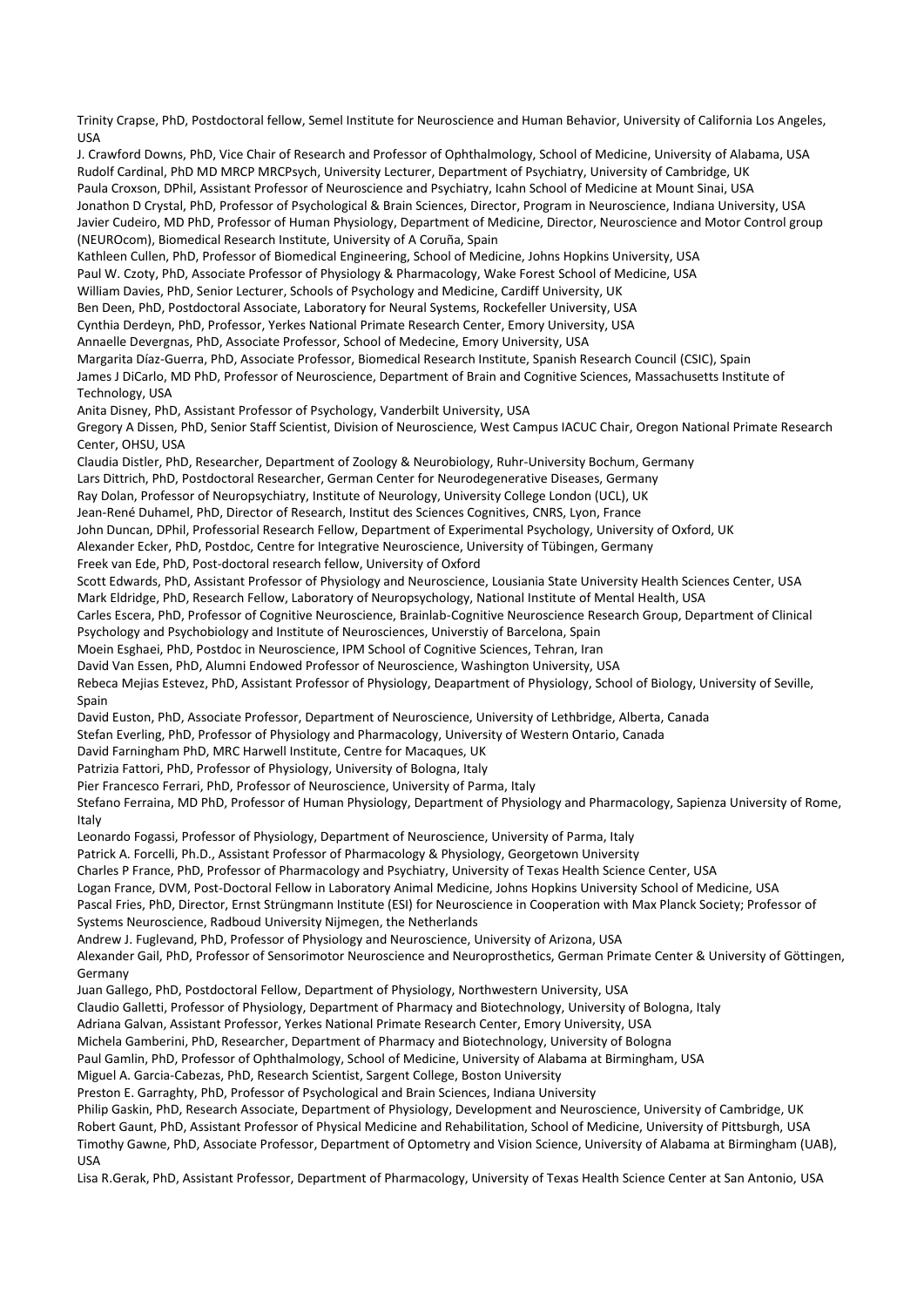Marzio Gerbella, Post Doc, Brain Center for Social and Motor Cognition, University of Parma

Simon Giszter, PhD, Professor of Neuroscience, Drexel University College of Medicine, USA

Matthew F. Glasser, PhD, Department of Neuroscience, Washington University School of Medicine, USA

Paul W. Glimcher, PhD, Professor of Neural Science, New York University, USA

Laurent Goffart, CNRS Researcher, Institut de Neurosciences de la Timone, France

Joshua I Gold, PhD, Professor of Neuroscience, Chair of the Neuroscience Graduate Group, University of Pennsylvania, USA

Krystyna Gołembiowska. PhD, Professor, Department of Pharmacology, Institute of Pharmacology, Polish Academy of Sciences, Kraków, Poland

Mark M. Goodman, PhD, Professor of Radiology and Imaging Sciences, Psychiatry and Behavioral Sciences and Medical Oncology and Hematology, Emory Umiversity School of Medicine, Atlanta, GA

Anna Goodroe, DVM, Clinical Veterinarian, Johns Hopkins University, USA

Jeroen Goossens, PhD, Assistant Professor, Donders Institute for Brain Cognition and Behaviour, the Netherlands

Andrea C. Gore, PhD, Professor and Vacek Chair of Pharmacology, University of Texas at Austin, USA

Robbe Goris, PhD, Assistant Professor, Department of Psychology, University of Texas at Austin, USA

Jacqueline Gottlieb, PhD, Associate Professor of Neuroscience, Columbia University, USA

Shannon Gourley, PhD, Assistant Professor of Neuroscience, Emory University School of Medicine, USA

Kathleen Grant, PhD, Professor, Division of Neuroscience, Oregon Health & Science University, USA

Stanton Gray, DVM, PhD, Assistant Professor, MD Anderson Cancer Center, University of Texas, USA

Georgia Gregoriou, Assistant Professor of Physiology, Faculty of Medicine, University of Crete, Greee

Timothy Griffiths, FMedSci, Professor of Cognitive Neurology, Newcastle University, UK

Ana Guadaño-Ferraz, PhD, Principal Investigator, Department of Endocrine and Nervous System Pathophysiology, Instituto de Investigaciones Biomédicas Alberto Sols

Marcus Haag, MSc, Research Assistant, Institute of Neuroscience, Newcastle University, UK

Suzanne Haber, PhD, Department of Pharmacology & Physiology, University of Rochester, USA

Fadila Hadj-Bouziane, PhD, CNRS, France

Ziad Hafed, PhD, Neuroscientist, Werner Reichardt Centre for Integrative Neuroscience, Tuebingen University, Germany Steffen Hage, PhD, Research group leader, Centre for Integrative Neuroscience, University of Tübingen, Germany Nancy L Haigwood, PhD, Professor of Pathobiology & Immunology and Director, Oregon National Primate Research Center, Oregon Health & Science University, USA

Philippe M Hantraye, PhD, Director of Research, Director of the French National Infrastructure NeurATRIS for Translational Neurosciences, France

Till S. Hartmann, PhD, Postdoctoral Fellow, Department of Neurobiology, Harvard Medical School, USA

Bert A. t' Hart, PhD, Professor, Department of Immunbiology, Biomedical Primate Research Centre, Rijswijk, the Netherlands Michael Hawken, PhD, Professor of Neuroscience, Center for Neural Science, New York University, USA

Takuya Hayashi, MD PhD, Team Leader of Functional Architecture Imaging Team, RIKEN Center for Life Science Technologies, Japan P Max Headley, PhD, Professor of Physiology, School of Physiology, Pharmacology and Neuroscience, University of Bristol, UK David Heal, PhD DSc, FRSC Executive Director RenaSci Ltd, Nottingham UK and Visiting Professor in Pharmacy and Pharmacology, University of Bath, UK

David J. Heeger, PhD, Professor of Psychology and Neural Science, New York University, USA

Sarah Heilbronner, PhD, Postdoctoral Fellow, Department of Pharmacology and Physiology, University of Rochester School of Medicine and Dentistry, USA

Prof. Poul Henning Jensen, M.D., Dr. Med. Sci. Aarhus University, Dept. Of Biomedicine, Denmark

David Henshall, PhD, Professor of Molecular Physiology & Neuroscience, Department of Physiology & Medical Physics, Royal College of Surgeons in Ireland

Istvan Hernadi, PhD, Head of Translational Research Centre, associate professor at Department of Experimental Neurobiology, University of Pécs, Hungary

Lori Hill, DVM DACLAM, Associate Professor, MD Anderson Cancer Center, University of Texas, USA

Klaus-Peter Hoffmann, PhD, Emeritus Professor, Faculty of Biology and Biotechnology, Ruhr University Bochum, Germany

Kaitlyn Holman, MSc, Associate Research Scientist, Center for Neural Science, New York University, USA

Gregg E Homanics, PhD, Professor of Anesthesiology, University of Pittsburgh, Pittsburgh Brain Institute, USA

William Hopkins, PhD, Professor of Neuroscience, Georgia State University, USA

Nicole Horst, PhD, Research Associate, Department of Psychology, University of Cambridge, UK

Greg Horwitz, PhD, Associate Professor of Physiology & Biophysics, University of Washington, USA

Leonard Howell, PhD, Associate Director of Scientific Programs, Yerkes National Primate Research Center, Emory University, USA

Eric Hunter, PhD, Professor of Pathology and Laboratory Medicine, Emory University; Yerkes National Primate Research Center, USA Teresa Iglesias, PhD, Senior Scientist – Spanish Research Council (CSIC) & CIBERNED, Endocrine and Nervous System Pathophysiology Department, "Instituto de Investigaciones Biomédicas Alberto Sols

Uwe Ilg, PhD, Professor, Hertie-Institute for Clinical Brain Research, University of Tuebingen, Germany

Kevan AC Martin, Dphil, Director, Institute of Neuroinformatics, UZH/ETH, Zurich, Switzerland

Richard Ivry, PhD, Professor of Psychology and Neuroscience, University of California Berkeley, USA

Andrew Jackson, PhD, Wellcome Trust Senior Fellow and Senior Lecturer, Institute of Neuroscience, Medical School, Newcastle University, UK

Johannes Jakobsen, DrMedSc, Professor, Neuroscience Center, Copnehagen University Hospital, Denmark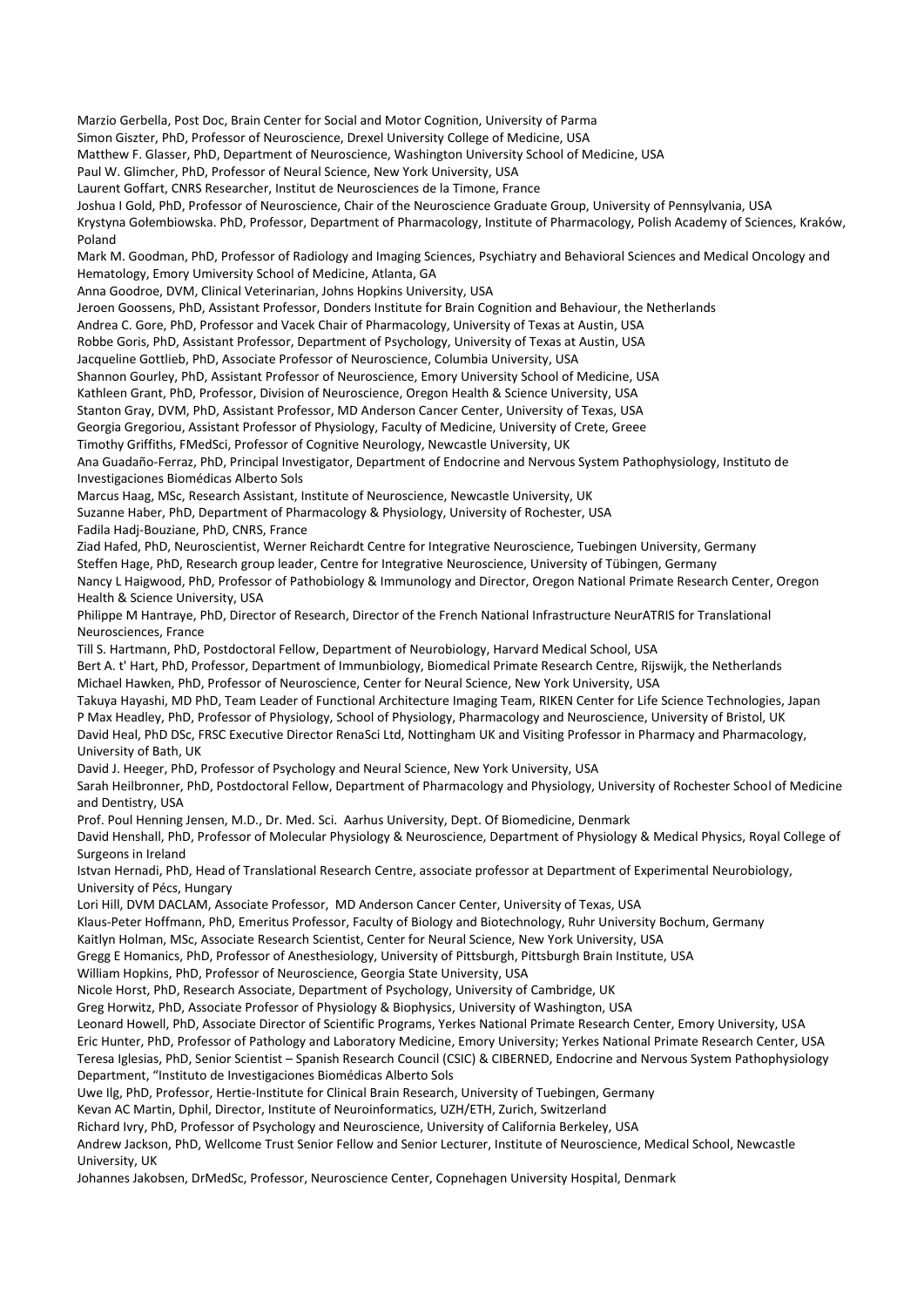Peter Janssen, MD PhD, Professor of Neuroscience, KU Leuven, Belgium

Bechir Jarraya, MD-PhD, Professor of medicine, Medical School, University of Versailles Paris Saclay, France

Mehrdad Jazayeri, PhD, Assistant Professor, Department of Brain and Cognitive Sciences, Massachusetts Institute of Technology, USA Sherrie Jean, DVM, DACLAM, Associate Veterinarian, Yerkes National Primate University, Emory University.

J David Jentsch, PhD, Empire Innovation Professor of Psychology (Behavioral Neuroscience), Binghamton University, USA Heidi Johansen-Berg, PhD, Professor of Cognitive Neuroscience, Nuffield Department of Clinical Neurosciences, University of Oxford, UK

R. Paul Johnson, MD, Director, Yerkes National Primate Center, Professor of Medicine, Emory University, USA Mikiko Kadohisa, PhD, Investigator Scientist, Cognition and Brain Sciences Unit, Medical Research Council, UK

Igor Kagan, PhD, Group Leader, German Primate Center, Germany

Marcus Kaiser, PhD, Professor of Neuroinformatics, Newcastle University, UK

Ehud Kaplan, PhD, Professor of Neuroscience, Icahn School of Medicine at Mount Sinai, USA

Christoph Kayser, PhD, Professor of Integrative Neuroscience, Institute of Neuroscience and Psychology, University of Glasgow, UK Henry Kennedy, PhD, Director of Research, Institute de National de Recherch Medicale (INSERM), University de Lyon, France

Steve Kennerley, PhD, Senior Lecturer, Institute of Neurology, University College London, UK

Timo van Kerkoerle, PhD, team-leader, Neurospin, INSERM U992, France

Bjørg Kilavik, PhD, CNRS Researcher, Institut de Neurosciences de la Timone, Aix-Marseille Université, France Jeansok Kim, PhD, Professor, Department of Psychology, University of Washington, Seattle, Washington, USA Andrew King, PhD, Professor of Neurophysiology, Department of Physiology, Anatomy and Genetics, University of Oxford, UK Lynne Kiorpes, Phd, Professor of Neural Science and Psychology, Center for Neural Science, New York University, USA

Peter Kirkwood, PhD, Emeritus Reader, UCL Institute of Neurology, UK

Miriam Klein-Flugge, PhD, Sir Henry Wellcome Postdoctoral Fellow, University of Oxford

Chris Klink, PhD, Netherlands Institute for Neuroscience, Royal Netherlands Academy of Arts and Sciences, the Netherlands Maria Knikou, PHD, professor of clinical neurophysiology, City University of New York, USA

Michael Kohl, DPhil, Early Career Research Fellow, Department of Physiology, Anatomy and Genetics, University of Oxford Ivanela Kondova, DVM, Veterinary Pathologist, Head of Division "Pathology and Microbiology", Biomedical Primate Research Centre, The Netherlands

Jeffrey H. Kordower, PhD, The Alla V and Solomon Jesmer Professor on Aging and Neurological Sciences, Rush University Medical Center, USA

Alexander Kraskov, PhD, Wellcome Trust Senior Research Fellow, UCL Institute of Neurology, UK

Andreas Kreiter, PhD, Professor of Neuroscience, Institute for Brain Research, University of Bremen, Germany Leah Krubitzer, PhD, Professor of Psychology, MacArthur Fellow, Center for Neuroscience, University of California Davis, USA

Kristine Krug, DPhil, Associate Professor of Neuroscience, Oxford of University, UK

Romesh D Kumbhani, PhD, Assistant Research Scientist, Center for Neural Science, New York University, USA

Makoto Kusunoki, PhD, Senior Researcher, Cognition and Brain Sciences Unit, Medical Research Council, UK Andrew A Lackner, DVM PhD DACVP, Professor of Microbiology, Immunology and Pathology, Tulane National Primmate Research Center, Tulane Health Sciences, Tulane University, USA

Robert Lanford, PhD, Director, Southwest National Primate Research Center, Texas Biomedical Research Institute, USA

Olga Lazareva, PhD, Associate Professor, Department of Psychology and Neuroscience, Drake University, USA

Maria Dolores Ledesma, PhD, Staff Scientist of the Spanish Research Council (CSIC), Group leader at the Centro Biologia Molecular Severo Ochoa

Daeyeol Lee, PhD, Professor of Neuroscience and of Psychology, Yale University School of Medicine, USA

Sebastian Lehmann, PhD, Postdoctoral Fellow at the Brain and Mind Institute, Western University, London (ON), Canada

Roger Lemon, PhD, Emeritus Professor of Neurophysiology, Institute of Neurology, UCL, UK

Luis Lemus, PhD, Associate Professor, Cognitive Neuroscience, Instituto de Fisiología Celular, Universidad Nacional Autónoma de México.

Juan Lerma, PhD, Research Professor, Institute for Neuroscience CSIC-UMH, San Juan de Alicante, Spain Jonathan Levitt, PhD, Professor of Biology, City College of New York, USA

Jon E. Levine, Ph.D. Professor of Neuroscience, Director of the Wisconsin National Primate Research Center, University of Wisconsin-Madison, USA

Christopher Lewis, PhD, Scientist, Ernst Stüngmann Institute for Neuroscience

Margaret S Livngstone, PhD, Professor of Neurobiology, Harvard Medical School, USA

Michael Long, Assistant Professor, Neuroscience Institute, New York University School of Medicine, USA

José López-Barneo, MD & PhD, Professor of Physiology, Medical School, University of Seville

Giuseppe Luppino, MD PhD, Professor of Physiology, Director, Department of Neuroscience, University of Parma, Italy

David R Maguire, PhD, Instructor, Department of Pharmacology, Health Science Center, University of Texas, USA

Alexander Maier, PhD, Assistant Professor, Psychological Sciences, Vanderbilt University, USA

Tamar Makin, PhD, Associate Professor, Nuffield Department for Clinical Neuroscience, University of Oxford, UK

Sanjay Manohar PhD, Researcher at Department of Psychology, University of Oxford, UK

Valerio Mante, PhD, Professor, Institute of Neuroinformatics, University of Zurich and ETH Zurich, Switzerland Karolina Marciniak, PhD, PostDoc Associate, Rockefeller University, USA

André Marques-Smith, DPhil, Postdoctoral Researcher in Neuroscience, Centre for Developmental Neurobiology, King's College London, UK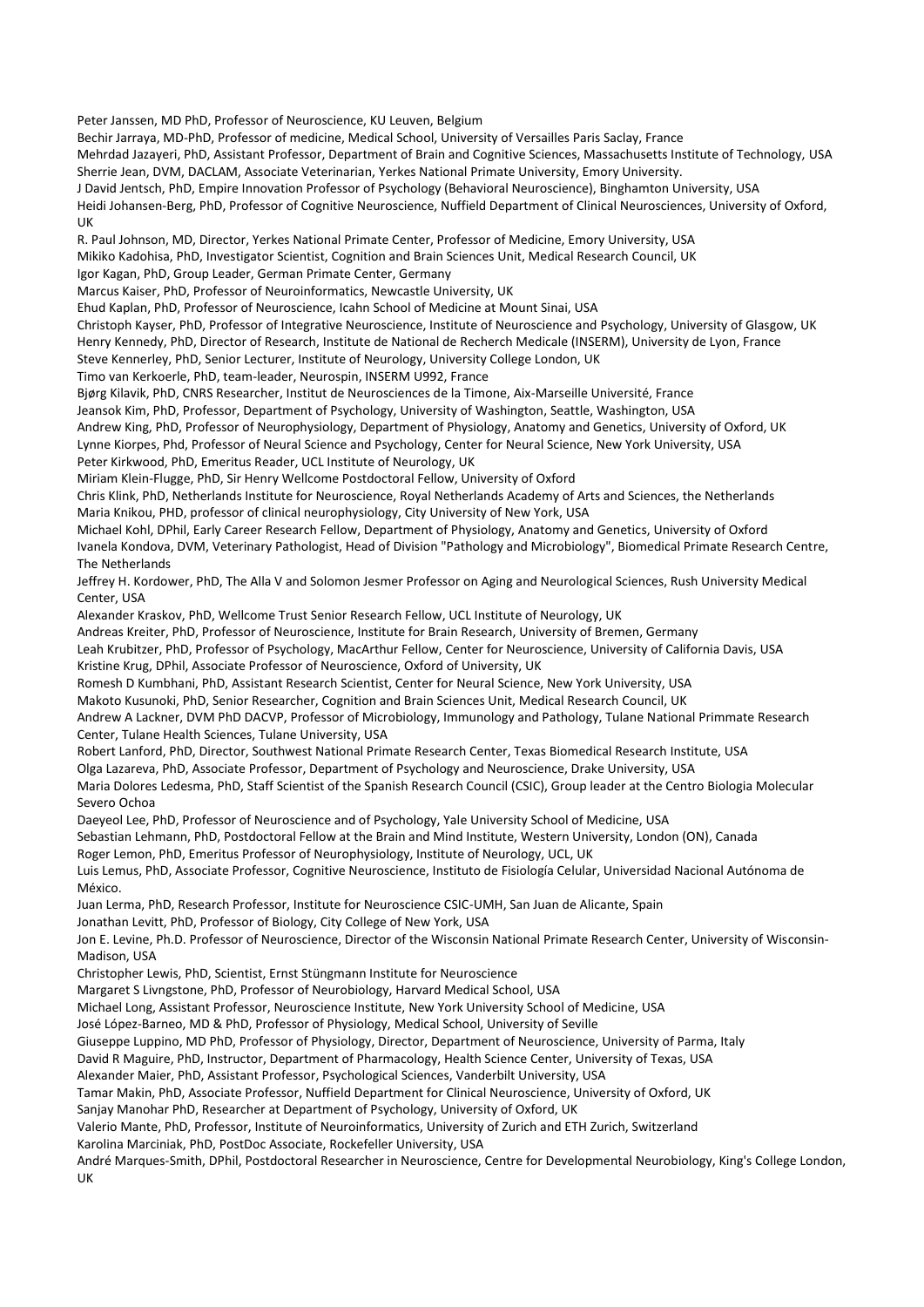Rogier Mars, PhD, Principal Investigator, Radboud University Nijmegen, the Netherlands, and University of Oxford, UK John Martin, PhD, Professor, Department of Physiology, Pharmacology & Neuroscience; City University of New York School of Medicine, USA

Julio Martinez-Trujillo, MD, PhD, Professor, Department of Physiology and Pharmacology, Western University, Canada Rooholla Massoudi, PhD, Research Associate, Department of Physiology, Development, and Behaviour, University of Cambridge, UK John Maunsell, PhD, Professor of Neurobiology, Director, Grossman Institute for Neuroscience, Quantitative Biology and Human Behavior, University of Chicago, USA

Paul J. May, PhD, Professor of Neurobiology & Anatomical Sciences, University of Mississippi Medical Center, USA James Mazer, PhD, Associate Professor of Cell Biology and Neuroscience, Montana State University, USA Lance McMahon, PhD, Associate Professor of Pharmacology, School of Medicine, Health Science Center, University of Texas, USA Ravi Menon, PhD, Canada Research Chair in Functional Magnetic Resonance Imaging, Western University, Canada Nadine Mestre-Frances,PhD, Assistant Professor of neuroscience, University of Montpellier, France

Chris Miall, PhD, Professor of Motor Neuroscience, School of Psychology, University of Birmingham, UK

Jonathan A Michaels, Dr. rer. nat., Postdoctoral Scholar, German Primate Center, Germany

Lee E. Miller, Ph.D. Distinguished Professor of Neuroscience, Feinberg School of Medicine, Northwestern University, USA

Marcus Missal, PhD, Professor of Neuroscience, Institute of Neuroscience, Université Catholique de Louvain, France

Anna S Mitchell, PhD, Associate Professor, Department of Experimental Psychology, University of Oxford, UK

Sebastian Moeller, PhD, Deutsches Primatenzentrum GmbH, Leibnitz-Institut für Primatenforschung, Göttingen, Germany

Rosario Moratalla, PhD, Professor of Neuroscience, Instituto Cajal, Consejo Superior de Investigaciones Científicas, Madrid, Spain

John H Morrison, PhD, California National Primate Research Center and Department of Neurology, UC Davis , USA

Adonis Moschovakis, M.D., Ph.D., Professor of Physiology, University of Crete, Greece

J. Anthony Movshon, PhD, Professor, Center for Neural Science, New York University, USA

Mike Mustari, PhD, Research Professor of Ophthalmology, University of Washington, USA

Juan Nacher, PhD, Associate Professor of Cell Biology, Head, Neurobiology Unit, University of Valencia, Spain

Michael A. Nader, PhD, Professor of Physiology and Pharmacology, Wake Forest School of Medicine, USA

Ronald D. Nadler, PhD, Professor Emeritus, Yerkes National Primate Research Center, Emory Unversity, USA

Devika Narain, PhD, Postdoctoral Fellow, Massachusetts Institute of Technology, USA

Martha Neuringer, PhD, Senior Scientist and Professor, Division of Neuroscience, Oregon National Primate Research Center; Research Professor of Ophthalmology, Oregon Health & Science University, USA

David Nichols, PhD, Emeritus Professor, Dept of Medicinal Chemistry and Molecular Pharmacology, College of Pharmacy, Purdue University, USA

Constantin von Nicolai, PhD, Postdoc, Centre for Integrative Neuroscience (CIN), University of Tuebingen, Germany Andreas Nieder, PhD, Professor of Animal Physiology, Director, Insitute of Neurobiology, University of Tübingen, Germany Hendrikje Nienborg, MD, Research group leader, Wrner Reichardt Centre for Integrative Neuroscience, University of Tuebingen, Germany.

Dr MaryAnn Noonan, Supernumerary Teaching Fellow, University of Oxford, UK

Marilyn A. Norconk, PhD. Professor (retired) of Biological Anthropology. Department of Anthropology, Kent State University, Kent OH. Emily Oby, PhD, postdoctoral fellow, Systems Neuroscience Institute, University of Pittsburgh, USA

Rafael O'Halloran, PhD, Assistant Professor of Radiology, Icahn School of Medicine at Mount Sinai

Stevie O'Keefe, Research Technician, Comparative Biology Centre, University of Newcastle, UK

Martin O'Neill, PhD, Senior Research Associate and Lecturer in Psychology, Department of Experimental Psychology, University of Oxford, UK

John van Opstal, PhD, Professor of Neurobiophysics, Donders Institute, Radboud University Nijmegen, The Netherlands

Guy A Orban, MD,PhD, Emeritus Professor of Neurophysiology KU Leuven Medical Shool, Belgium; Visiting Research Fellow, University of Parma, Italy

Michael Ortiz Rios, PhD, Research Associate, Institute of Neuroscience, Newcastle University, UK

Manuel Megías Pacheco, PhD, Assistant professor of Biology, Department of Functional Biology and Health Sciences. Faculty of Biology. University of Vigo.

Camillo Padoa-Schioppa, PhD, Associate Professor of Neuroscience, Washington University in St Louis, USA

Mirko Paiardini, PhD, Assistant Professor of Pathology, Emory University School of Medicine, USA

Andrew J Parker, PhD ScD, Professor of Physiology, Department of Physiology, Anatomy and Genetics, University of Oxford, UK Carol A. Paronis, PhD, Assistant Professor, McLean Hospital, Harvard Medical School, USA

Richard Passingham, PhD, Emeritus Professor, Department of Experimental Psychology, University of Oxford, UK

Anitha Pasupathy, PhD, Associate Professor, Dept of Biological Structure, Washington National Primate Center, University of Washington, USA

Regina Paxton Gazes, PhD, Assistant Professor of Psychology and Animal Behavior, Bucknell University, USA

Rony Paz, PhD, Associate Professor of Neurobiology, Department of Neurobiology, Weizmann Institute of Science, Israel

Carlos Pedreira, PhD, Post-Doctoral Researcher, Department of Experimental Psychology, University of Oxford, UK

Matthew Perich, MS, PhD Candidate, Department of Biomedical Engineering, Northwestern University, USA

Mathias Pessiglione, PhD, Research Director, Brain & Spine Institute, Pitié-Salpêrière Hospital, france

Mary Peterson, PhD, Professor of Psychology and Cognitive Science, University of Arizona, USA

Christopher Petkov, PhD, Professor of Comparative Neuropsychology, Newcastle University, Institute of Neuroscience and Medical School, Newcastle upon Tyne, UK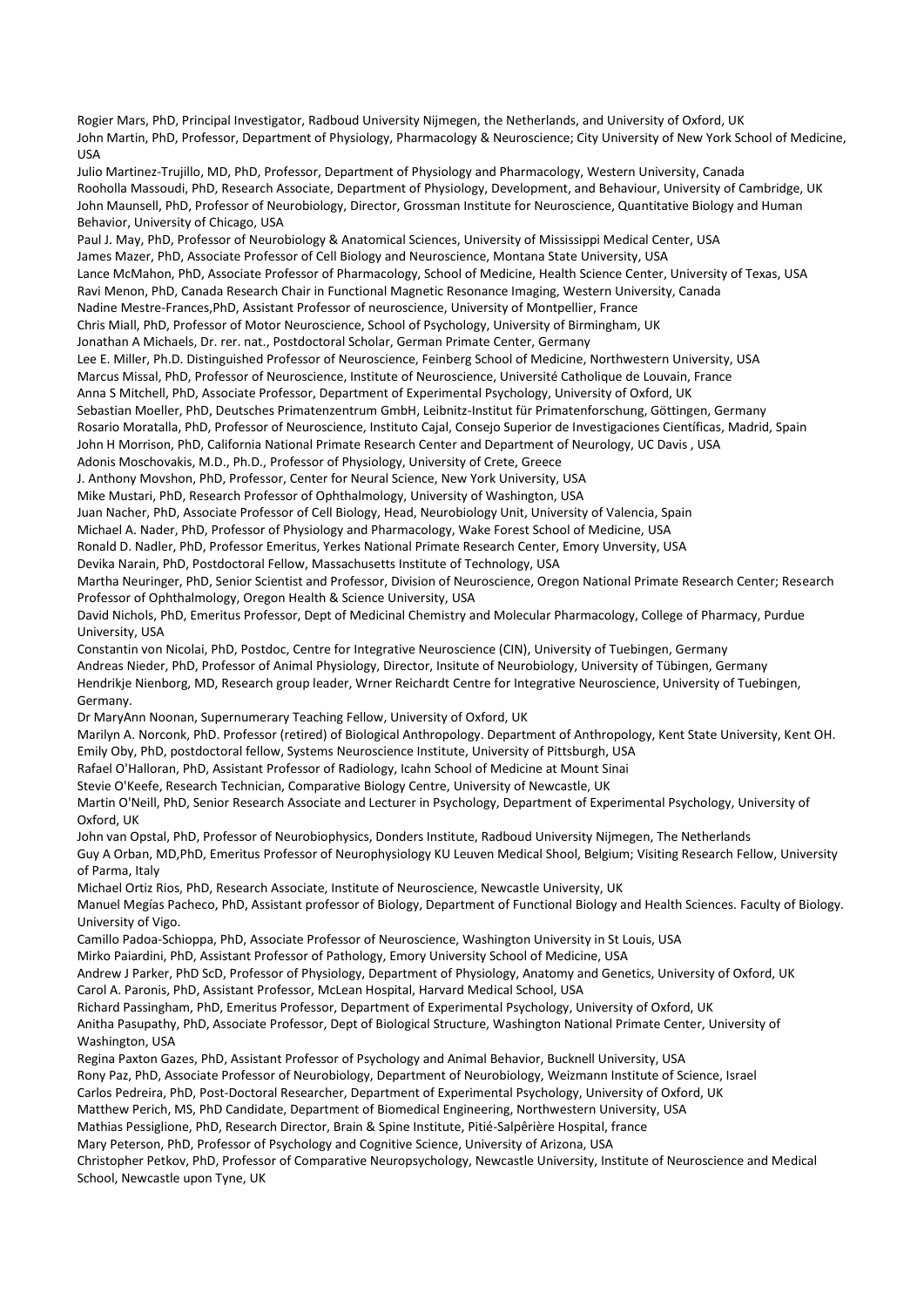Benjamin Philip, PhD, Instructor in Occupational Therapy, Washington University School of Medicine, USA Ingrid Philippens, PhD, senior scientist, Animal Science Department, Biomedical Primate Research Centre (BPRC) Kimberley Phillips, PhD, Professor of Psychology and Neuroscience, Trinity University, USA Brigitte Piallat, PhD, Associate Professor of Neuroscience, Grenoble Institute of Neuroscience, Grenoble Alpes University, France John Pickard FMedSci, Professor Emeritus of Neurosurgery, University of Cambridge, UK Michael Platt, PhD, Professor of Neuroscience, Psychology, and Marketing, University of Pennsylvania, USA Colline Poirier, PhD, Researcher, Institute of Neuroscience, Newcastle University, UK Linda Porrino, PhD, Professor of Physiology and Pharmacology, Wake Forest School of Medicine, USA Bruno Poucet, PhD, Director of Research at CNRS, Laboratory of Cognitive Neuroscience, Aix-Marseille Université, France Todd M Preuss, PhD, Associate Research Professor of Neuroscience, Yerkes National Primate Research Center. Nicholas Price, PhD, Senior Lecturer, Biomedicine Discovery Institute, Monash University, USA Emmanuel Procyk, PhD, Director of Research, CNRS, France Keith Purpura, PhD, Associate Professor, Brain and Mind Research Institute, Weill Cornell Medical College Gregor Rainer, phd, Professor SPCCR and University Fribourg, Switzerland Tomi Rantamäki, PhD, Academy Research Fellow, University of Helsinki, Finland Vassilis Raos, PhD, Asst. Professor of Physiology, Faculty of Medicine, University of Crete, Greece Josef Rauschecker, PhD, Professor of Neuroscience, Georgetown University Medical Center, USA D. Eugene Redmond, Jr., M.D., Professor of Psychiatry and Neurosurgery, Yale University School of Medicine, USA June M Reinisch, PhD, Emeritus Professor, Department of Psychology & The Kinsey Institute, Indiana University, USA Gal Richter-Levin, PhD, Professor of Behavioral Neuroscience, Sagol Department of Neuroscience, University of Haifa, Israel Alexa Riehle, PhD, Research Director at the CNRS, CNRS, France Dinant Riks, PhD Student in Clinical Neurosciences, FMRIB Centre, University of Oxford Michal Rivlin, PhD, Professor of Neuroscience, Weizmann Institute of Science, Israel John D. Roache, PhD. Professor of Psychiatry and Pharmacology, University of Texas Health Science Center at San Antonio, USA Craig W. Roberts, PhD, Professor of Parasitology, SIPBS, University of Strathclyde Angela Roberts, PhD, Professor of Behavioural Neuroscience, Department of Physiology, Development and Neuroscience, University of Cambridge, UK Susan E. Robinson, PhD, Professor of Pharmacology and Toxicology (retired), School of Medicine, Virginia Commonwealth University, USA Pieter R. Roelfsema, Professor of Cognitive Neuroscience, Director of the Netherlands Institute for Neuroscience Gustavo Rohenkohl, PhD, Post-doctoral Research Fellow, Ernst Strüngmann Institute (ESI) for Neuroscience In Cooperation with Max Planck Society Marcello Rosa, PhD, Professor, Monash University Sarah Rose PhD, Reader in Pharmacology, Faculty of Life Sciences and Medicine, King's College London Corinna Ross, PhD, Department of Arts & Sciences, Biology, Texas A&M University San Antonio Sebastien Roux, PhD, Researcher in Neuroscience, Institut de Neurosciences de la Timone Stefano Rozzi, MD, PhD Department of Neuroscience, University of Parma, Iraly Peter Rudebeck, DPhil, Assistant Professor of Neuroscience and Psychiatry, Icahn School of Medicine at Mount Sinai, USA Matthew Rushworth, DPhil, Professor of Cognitive Neuroscience, University of Oxford Nicole C. Rust, PhD, Assistant Professor, Department of Psychology, University of Pennsylvania Yuri Saalmann, PhD, Assistant Professor, Department of Psychology, University of Wisconsin - Madison Jerome Sallet, PhD, University Research Lecturer, University of Oxford, UK Mar Sanchez, PhD, Associate Professor of Psychiatry & Behavioral Sciences, School of Medicine, Emory University Eleonora Satta, PhD, Post-doc, Department of Physiology and Pharmacology, Sapienza University, Rome Helen Savaki, PhD, Professor of Physiology, Faculty of Medicine, University of Crete, Greece Pierre Savatier, PhD, Group leader, Stem cell and Brain Research Institute, INSERM, Univsersity of Lyon, France Hansjörg Scherberger, Dr. med., Professor of Primate Neurobiology, Department of Biology and Psychology, University of Göttingen, Germany Luis F. Schettino, PhD, Associate Professor of Psychology and Neuroscience, Lafayette College, Easton PA, USA Marc Schieber, MD, PhD, Professor of Neurology and Neuroscience, School of Medicine and Dentistry, University of Rochester Michael C Schmid, PhD, Senior Lecturer in Systems Neuroscience, Newcastle University Jan Schnupp DPhil, Professor of Neuroscience, City University of Hong Kong Marieke Scholvinck, PhD, postdoctoral researcher, Ernst Strungmann Institute for Neuroscience Charles E. Schroeder PhD, Professor, Departments of Neurosurgery and Psychiatry, Columbia University College of Physicians and Surgeons. Almut Schuez, PhD, Professor for Neurobiology, Max Planck Institute for Biological Cybernetics, Tuebingen, Germany Simon R Schultz, DPhil, Reader in Neurotechnology, Director, Centre for Neurotechnology, Department of Bioengineering, Imperial College London Nancy Schultz-Darken, PhD, Assistant Scientist, Wisconsin National Primate Research Center, University of Wisconsin Caspar M. Schwiedrzik, PhD, Postdoc, The Rockefeller University Renate Schweizer, PhD, Biomedizinische NMR Forschungs GmbH, Max Planck Institute for Biophysical Chemistry Matthew Self, PhD, Research Scientist, Netherlands Institute for Neuroscience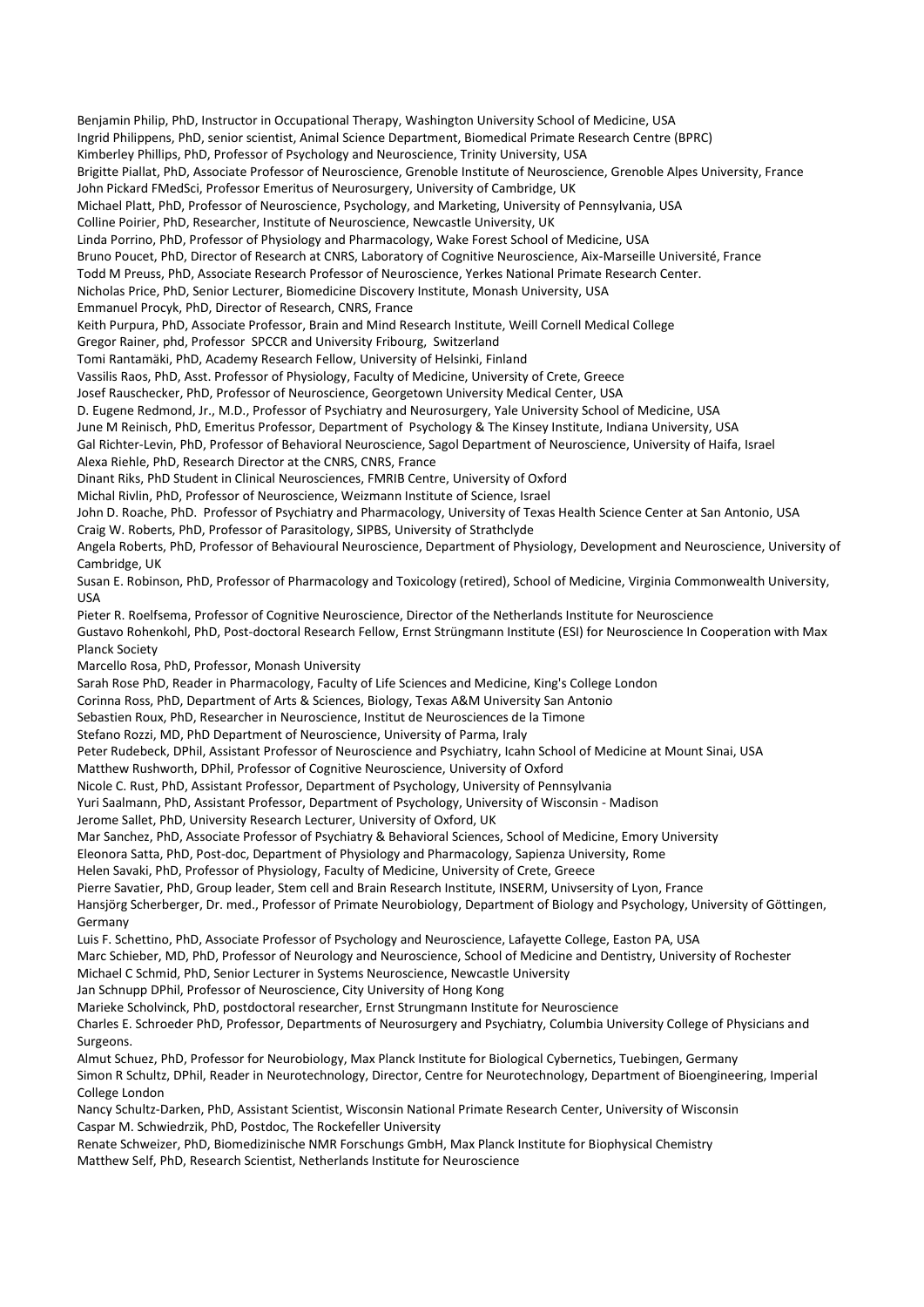Evelyne Sernagor, PhD, Reader in Developmental Neuroscience, Institute of Neuroscience, Faculty of Medical Sciences, Newcastle **University** 

Michael N. Shadlen, MD/PhD, Professor of Neuroscience, Columbia University

Reza Shadmehr, PhD, Professor of Biomedical Engineering, Johns Hopkins School of Medicine

Solmaz Shariat Torbaghan, MA, MS, Research Scientist, New York University

Heather Sidener, DVM, Clinical Medicine Unit Head, Division of Comparative Medicine, Oregon National Primate Research Center Joe H. Simmons, DVM, PhD, DACLAM, Professor of Comparative Medicine, University of Texas MD Anderson Cancer Center

Elizabeth Simpson, PhD, Assistant Professor, Department of Psychology, University of Miami

Wolf Singer, MD,PhD, Professor of Physiology, Senior Research Fellow, Ernst Struengmann Institute in Cooperation with Max Planck Society

Angela Sirigu, Research Director of the Institute of Cognitive Science, CNRS, UCBL Lyon I, Lyon, France

Małgorzata Skup, PhD, Professor of Neuroscience, Director of the Department of Neurophysiology, Nencki Institute of Experimental Biology, Polish Academy of Sciences, Warsaw, Poland

Marc Slutzky, MD, PhD, Associate Professor of Neurology, Northwestern University

Carles Solsona, PhD, Professor of Histology, Department of Pathology and Experimental Therapeutics. Faculty of Medicine and Health Sciences, University of Barcelona

Demetris Soteropoulos, PhD, Lecturer in Motor Systems Neuroscience, Institute of Neuroscience and Newcastle University Medical School, Newcastle University, U.K.

Roger D. Spealman, PhD, Professor of Psychobiology, Department of Psychiatry, Harvard Medical School

Georgios Spyropoulos, MD MSc, PhD Candidate, Ernst Struengmann Institute

John Stein, FMedSci, Emeritus Prof Physiology, University of Oxford

Dr. Valeska Stephan, Post-doc, Cognitive Neuroscience Laboratory, German Primate Center/Germany

Frederic M. Stoll, PhD, PostDoctoral Fellow, Department of Neuroscience, Icahn School of Medicine at Mount Sinai

Randy Strong, Ph.D., Professor of Pharmacology, Barshop Institute for Longevity and Aging Studies, University of Texas Health Science Center, San Antonio Texas USA

Veit Stuphorn, PhD, Associate Professor, Department of Neuroscience, Johns Hopkins University

Fahad Sultan, M.D., Assoc Professor, Umea University

Mitchell Sutter, PhD, Professor of Neurobiology, Physiology and Behavior, University of California Davis

Masahiko Takada, PhD, Professor, Systems Neuroscience Section, Department of Neuroscience, Primate Research Institute, Kyoto University, Inuyama, Aichi, Japan

Keiji Tanaka, PhD, Senior Team Leader, RIKEN Brain Science Institute

Jessica Taubert, PhD, Research Fellow, The National Institute of Mental Health, NIH.

Rob Teeuwen, MSc, Department of Vision and Cognition, Netherlands Institute for Neuroscience

Ei Terasawa, PhD, Professor, Department of Pediatrics and Wisconsin National Primate Research Center, University of Wisconsin-Madison

Peter Thier, Dr., Professor of Cognitive Neurology and Chairman of the Werner Reichardt Centre for Integrative Neuroscience, University of Tübingen

Michel Thiebaut de Schotten, PhD, Associate Professor, CNRS U 7225

Alexander Thiele, PhD, Professor for Visual Neuroscience, Institute of Neuroscience, Newcastle University

Lena Ting, PhD, Professor, Wallace H. Coulter Department of Biomedical Engineering at Georgia Tech and Emory

Philippe Tobler, PhD, Professor of Neuroeconomics and Social Neuroscience, University of Zurich

Roger Tootell, PhD, Associate Professor, Department of Radiology, Harvard Medical School

Brian Trainor, Professor, Department of Psychology, University of California, Davis

Stefan Treue, PhD, Professor of Biological Psychology and Cognitive Neuroscience, German Primate Center and Goettingen University, Germany

Yves Trotter, PhD, Researcher CNRS, CERCO-Univ. Toulouse

Ken-Ichiro Tsutsui, PhD, Associate Professor, Graduate School of Life Sciences, Tohoku University, Japan

Lynn Uhrig, MD-PhD, Anesthesiologist, Neuroscientist, University of Paris-Descartes, Paris, France

Nachum Ulanovsky, PhD, Associate Professor of Neuroscience, Department of Neurobiology, Weizmann Institute of Science, Israel Giorgio Vallortigara, Ph.D., Professor of Neuroscience, Centre for Mind/Brain Sciences, University of Trento

Thomas H. Vanderford, V, PhD, Assistant Professor, Division of Microbiology and Immunology, Yerkes National Primate Research Center, Emory University

Ross E. Vanderwert, PhD, Lecturer, School of Psychology, Cardiff University

Wim Vanduffel, PhD, Professor, head of Lab. Neuro -and Psychophysiology, Dept. of Neurosciences, KU Leuven Belgium & Assistant Professor, Center for Biomedical Imaging, Harvard Medical School, USA.

Ivo Vanzetta, PhD, Senior Permanent Researcher, INT, CNRS UMR 7289 & Aix-Marseille University

Maryam Vaziri-Pashkam, MD, PhD, Post-Doctoral fellow, Department of Psychology, Harvard University

Vera Veith, Post-doc, Cognitive Neuroscience Department, German Primate Center

Julien Vezoli, PhD, Research Associate, Ernst Strüngmann Institute (ESI) for Neuroscience in Cooperation with Max Planck Society Trichur Vidyasagar, Professor, Department of Optometry & Vision Sciences and Melbourne Neuroscience Institute, University of Melbourne.

Francois Villinger, DVM/PhD, Director New Iberia Research Center, University of Louisiana at Lafayette